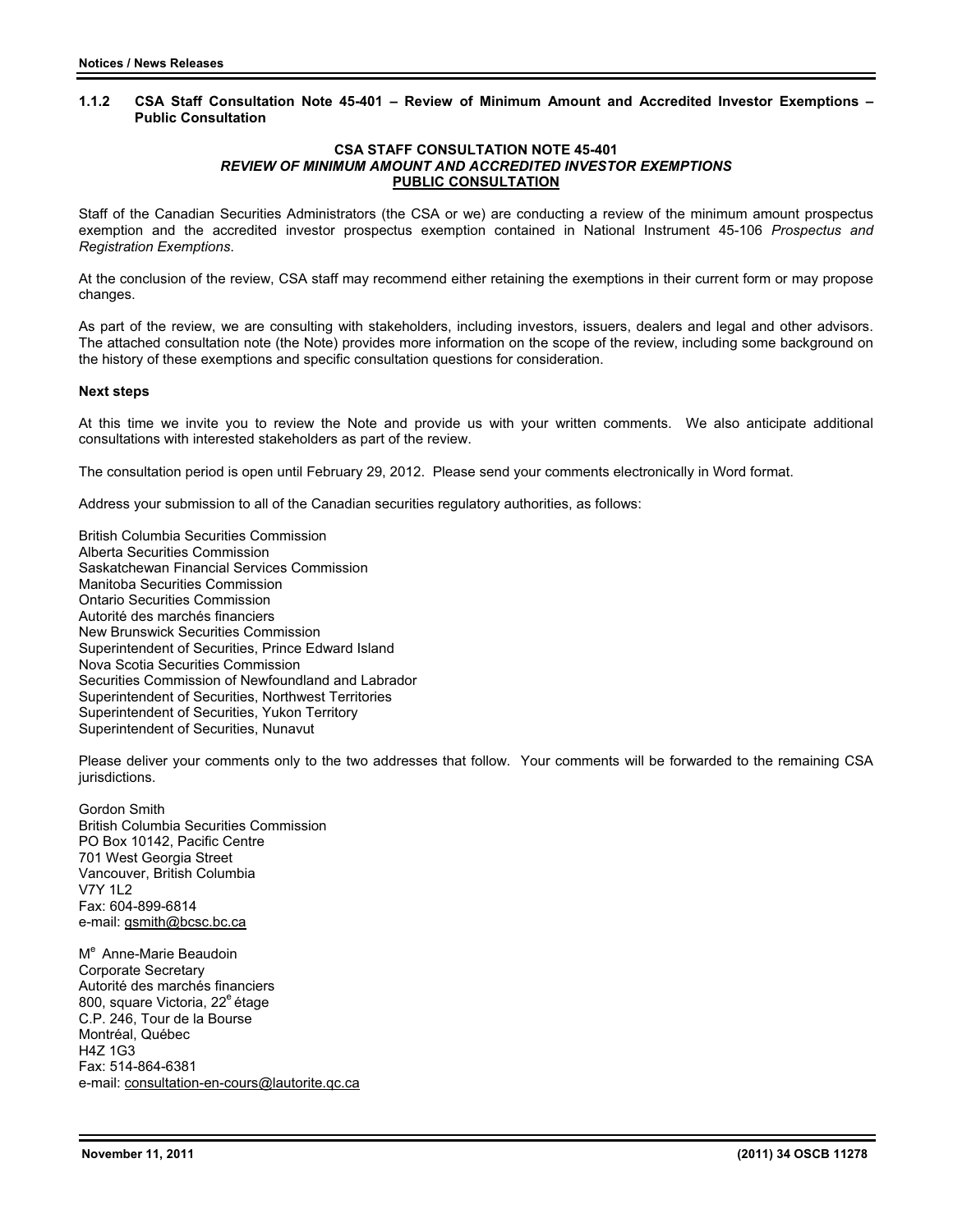Please note that all comments received will be posted at www.osc.gov.on.ca and on the websites of certain other securities regulatory authorities to improve the transparency of the policy-making process.

Please refer your questions to any of:

*British Columbia*  Gordon Smith Senior Legal Counsel, Corporate Finance British Columbia Securities Commission 604-899-6656 Toll free across Canada: 800-373-6393 gsmith@bcsc.bc.ca

*Alberta* Tracy Clark Legal Counsel Alberta Securities Commission 403-355-4424 Tracy.Clark@asc.ca

*Saskatchewan* Dean Murrison Deputy Director, Legal and Registration Saskatchewan Financial Services Commission 306-787-5879 dean.murrison@gov.sk.ca

*Ontario* Jo-Anne Matear Manager, Corporate Finance Ontario Securities Commission 416-593-2323 jmatear@osc.gov.on.ca

Elizabeth Topp Senior Legal Counsel, Corporate Finance Ontario Securities Commission 416-593-2377 etopp@osc.gov.on.ca

*Quebec* Sylvie Lalonde Manager, Policy and Regulations Department Autorité des marchés financiers 514-395-0337, ext. 4461 sylvie.lalonde@lautorite.qc.ca

George Hungerford Senior Legal Counsel, Corporate Finance British Columbia Securities Commission 604-899-6690 Toll free across Canada: 800-373-6393 ghungerford@bcsc.bc.ca

*Manitoba*  Chris Besko Legal Counsel - Deputy Director The Manitoba Securities Commission 204-945-2561 cbesko@gov.mb.ca

Jason Koskela Senior Legal Counsel, Corporate Finance Ontario Securities Commission 416-595-8922 jkoskela@osc.gov.on.ca

Melissa Schofield Senior Legal Counsel, Investment Funds Ontario Securities Commission 416-595-8777 mschofield@osc.gov.on.ca

Alexandra Lee Senior Policy Advisor, Policy and Regulations **Department** Autorité des marchés financiers 514-395-0337, ext: 4465 alexandra.lee@lautorite.qc.ca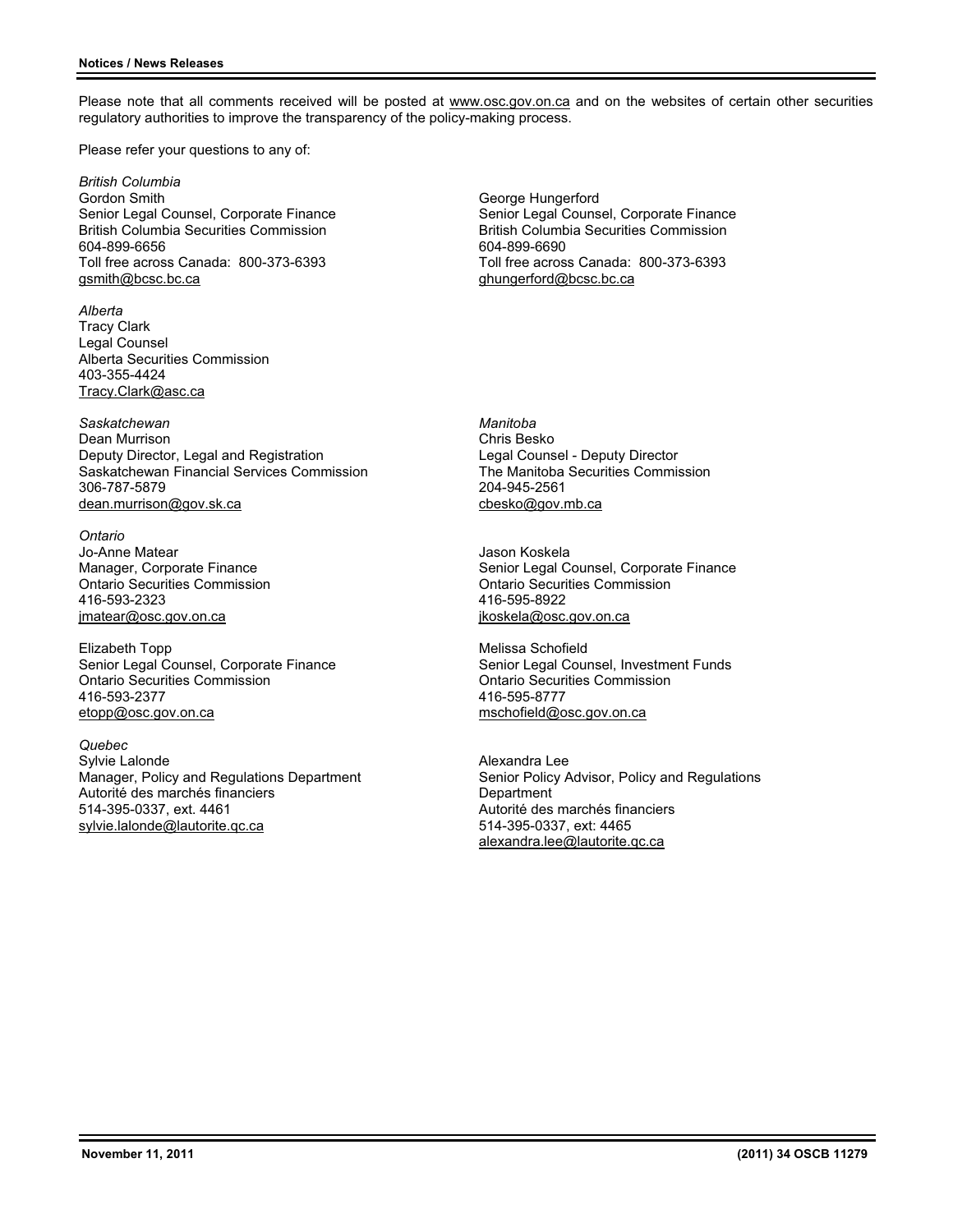*New Brunswick*  Wendy Morgan Legal Counsel New Brunswick Securities Commission 506-643-7202 wendy.morgan@nbsc-cvmnb.ca

*Prince Edward Island*  Steve Dowling Superintendent of Securities Prince Edward Island 902-368-4552 sddowling@gov.pe.ca

*Nunavut*  Louis Arki, Director, Legal Registries Department of Justice, Government of Nunavut 867-975-6587 larki@gov.nu.ca

*Yukon* Frederik J. Pretorius Manager Corporate Affairs (C-6) Dept of Community Services Government of Yukon 867-667-5225 Fred.Pretorius@gov.yk.ca

*Nova Scotia*  Shirley Lee Director, Policy and Market Regulation Nova Scotia Securities Commission 902-424-5441 leesp@gov.ns.ca

*Newfoundland and Labrador*  Don Boyles Program & Policy Development Securities Commission of Newfoundland and Labrador Government of Newfoundland & Labrador 709-729-4501 dboyles@gov.nl.ca

*Northwest Territories*  Donn MacDougall Deputy Superintendent, Legal & Enforcement Office of the Superintendent of Securities Government of the Northwest Territories 867-920-8984 donald\_macdougall@gov.nt.ca

[Editor's note: The Consultation Note is reproduced on the following internally numbered pages. Bulletin pagination resumes at the end of the Consultation Note.]

### **November 10, 2011**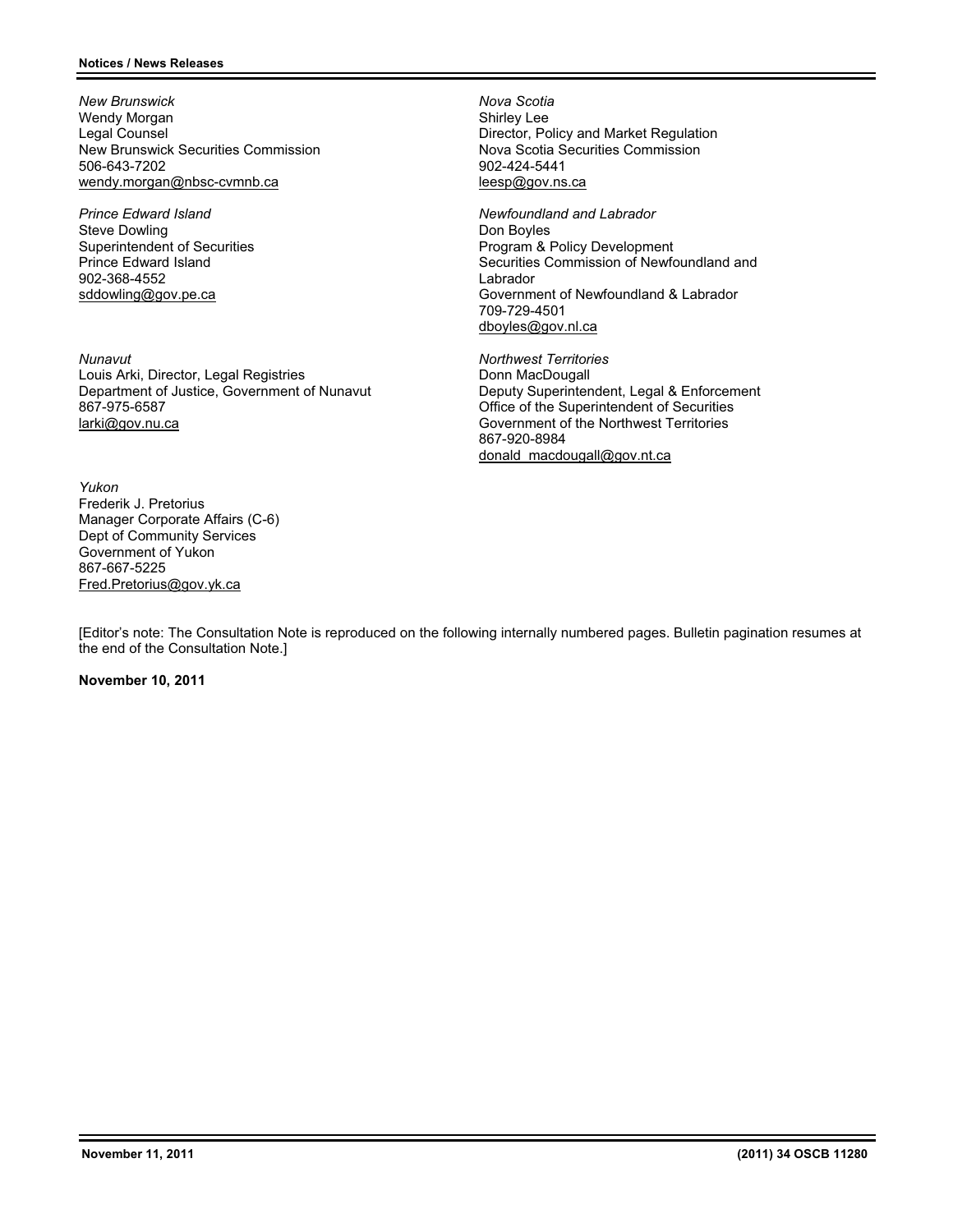# **REVIEW OF MINIMUM AMOUNT AND ACCREDITED INVESTOR EXEMPTIONS Consultation Note**

# **1. Introduction**

#### **Purpose of consultation**

Staff of the Canadian Securities Administrators (CSA) are reviewing the \$150,000 minimum amount prospectus exemption (minimum amount exemption) and the accredited investor prospectus exemption (AI exemption) contained in National Instrument 45-106 *Prospectus and Registration Exemptions* (NI 45-106).

We are consulting with stakeholders, including investors, issuers, dealers, and legal and other advisors. This consultation note provides background information and sets out consultation questions for input from stakeholders.

At the conclusion of the review, CSA staff may recommend either retaining the exemptions in their current form or may propose changes.

### **Reason for review**

The global financial crisis and recent international regulatory developments have raised questions about the use of the minimum amount exemption and the AI exemption.

The CSA is engaging in this consultation to identify any issues that stakeholders may have about the use of the exemptions and to obtain information that will assist in deciding whether changes are necessary or appropriate.

### **Framework for review**

In deciding whether changes to the minimum amount exemption and the AI exemption are necessary or appropriate, and if so, in developing recommendations for changes, we will be governed by our regulatory mandate of:

- protecting investors from unfair, improper or fraudulent practices, and
- fostering fair and efficient capital markets, and confidence in those markets.

We will also be guided by the principles that

- regulatory initiatives must effectively address the risks to investors and markets that are identified, and
- the benefits of any regulatory initiative must be proportionate to its cost to industry and the restrictions it imposes on market participants.

#### **Proposals regarding securitized products**

On April 1, 2011, the CSA published for comment a proposed new regulatory regime for certain securitized products in a Notice of Proposed National Instrument 41-103 *Supplementary Prospectus Disclosure Requirements for Securitized Products* (NI 41-103 Notice). Among other things, the CSA has proposed amendments to NI 45-106 to create a new regulatory regime for the distribution of securitized products on a prospectus-exempt basis. The new regulatory regime would narrow the class of investors who can buy securitized products on a prospectus-exempt basis, and require issuers of securitized products to provide disclosure at the time of distribution, as well as on an ongoing basis. The NI 41-103 Notice seeks comment on a number of aspects of the proposal, including whether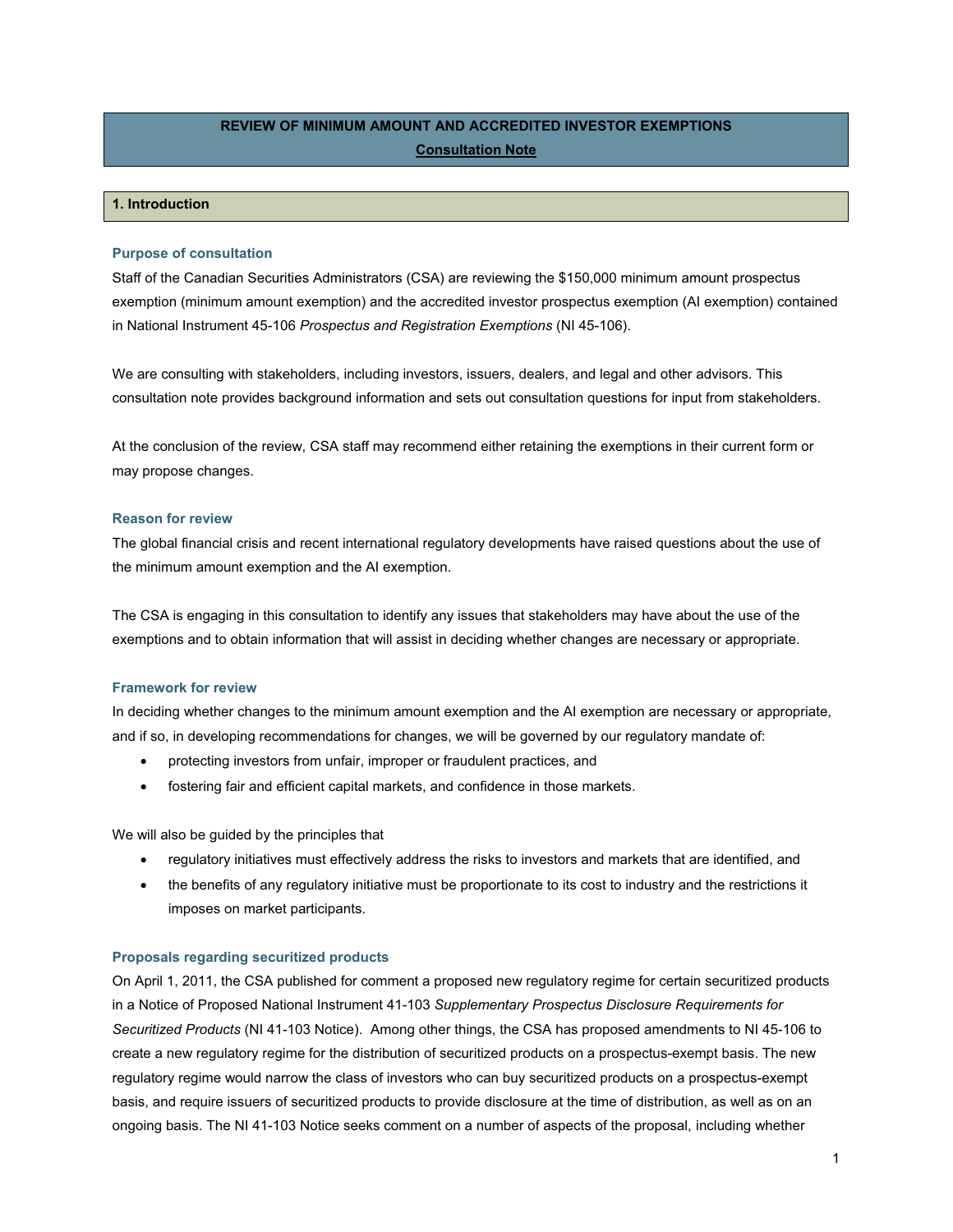there are any existing registration categories or registration exemptions that should be modified or made unavailable for the distribution and resale of securitized products in the exempt market.

While the NI 41-103 Notice is focused on the distribution of securitized products in the exempt market, we will consider the comments we received in response to that notice as part of our general review of the minimum amount exemption and the AI exemption. We believe it is important that our assessment of those exemptions be informed by the CSA's proposals concerning securitized products and the comments of stakeholders with respect to those proposals.

### **2. Principles underlying the minimum amount exemption and the AI exemption**

The minimum amount exemption and the AI exemption have been premised on an investor having one or more of:

- a certain level of sophistication,
- the ability to withstand financial loss,
- the financial resources to obtain expert advice, and
- the incentive to carefully evaluate the investment given its size.

#### **Consultation questions**

- 1. What is the appropriate basis for the minimum amount exemption and the AI exemption? For example, should these exemptions be premised on an investor's:
	- financial resources (ability to withstand financial loss or obtain expert advice),
	- access to financial and other key information about the issuer,
	- educational background,
	- work experience,
	- **•** investment experience, or
	- $\bullet$  other criteria?

Please explain.

2. Does the involvement in the distribution of a registrant who has an obligation to recommend only suitable investments to the purchaser address any concerns?

### **3. Minimum amount exemption**

#### **Background**

The terms of the current minimum amount exemption, a background discussion of the exemption, and a summary of comparable exemptions under the exempt market regimes in foreign jurisdictions are included at Appendix A.

#### **Issues involving the minimum amount exemption**

x **No assurance of sophistication.** The size of investment alone does not assure investor sophistication or access to information, particularly where the minimum amount exemption is used to sell novel or complex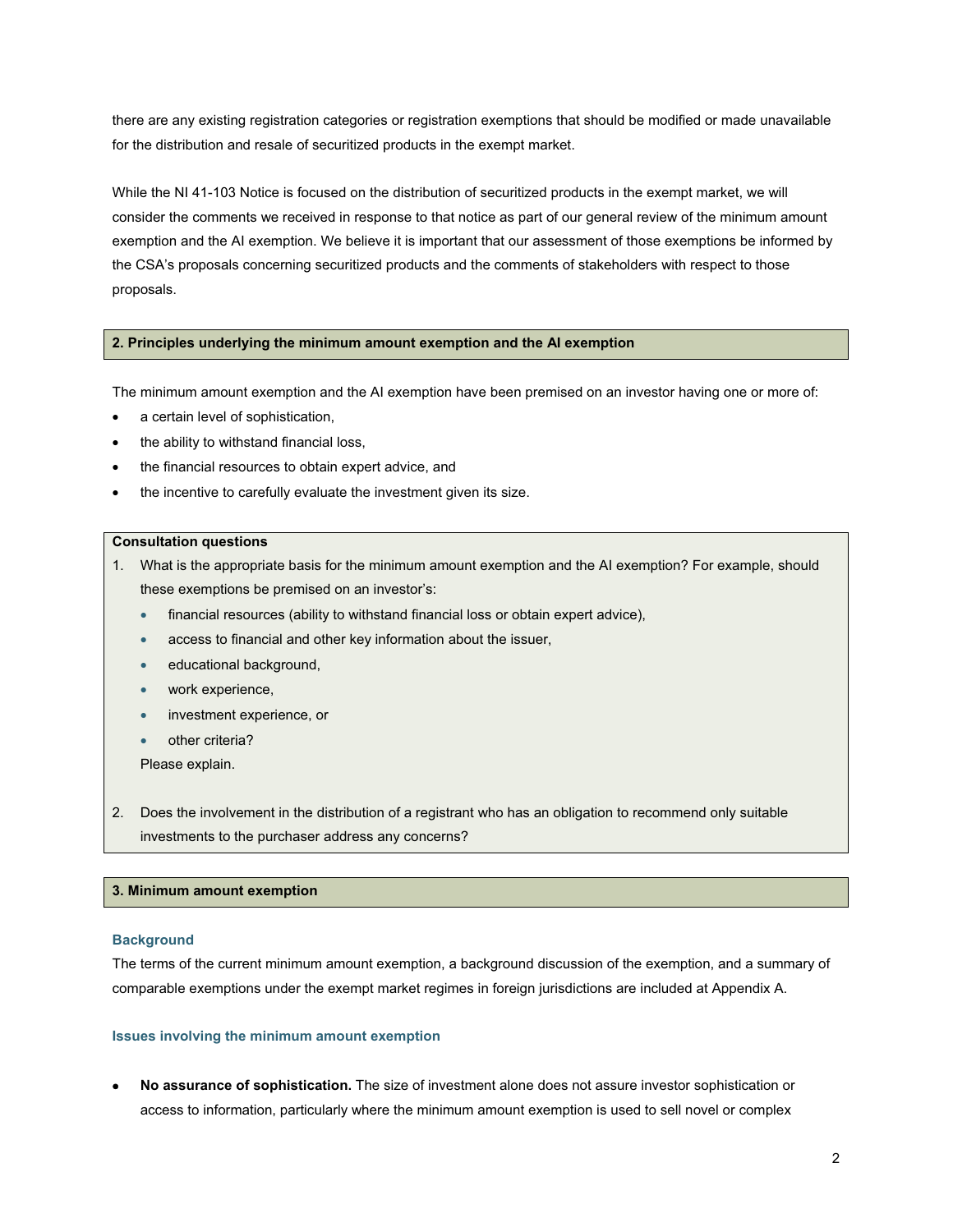products without any accompanying disclosure. At most, the size of the investment is an indicator only of the investor's ability to withstand financial loss.

- x **Current threshold for the minimum investment.** The current \$150,000 threshold for the minimum amount exemption was set in 1987 and has not been changed or adjusted for inflation since. The \$150,000 threshold is equivalent to over \$265,000 in 2011 dollars.<sup>1</sup> Some stakeholders have suggested that the \$150,000 threshold is too low and allows unsophisticated, retail investors to participate in the exempt market. Conversely, if the threshold is increased, the exemption may not be available to investors who do not need the protections provided by a prospectus offering.
- x **Impact of a minimum amount concept on investment decisions.** An exemption based on a minimum amount invested may cause an investor to invest more than business or investment considerations may dictate solely to meet the threshold; for example, by investing \$150,000 when it may have made more sense to invest only \$50,000. Similarly, a higher minimum threshold may cause an investor to make a single investment of \$150,000 or more when a staged investment in smaller increments may better protect the investor's interests.
- **Use of the exemption to raise capital.** The minimum amount exemption is widely used by issuers to raise capital in some jurisdictions. If the investment threshold was increased or the minimum investment exemption was repealed, this could affect capital raising, especially by small and medium sized enterprises.

### **Consultation questions**

- 3. Do you have comments on the issues described above?
- 4. Are there other issues you may have with the minimum amount exemption?

### **Potential options regarding the minimum amount exemption**

Depending on the results of this consultation process, we may propose:

- (1) retaining the minimum amount exemption in its current form,
- (2) adjusting the \$150,000 threshold,
- (3) limiting the use of the exemption to certain investors, such as institutional investors and not individuals,
- (4) using alternative qualification criteria,
- (5) imposing other investment limitations, or
- (6) repealing the exemption.

### **Consultation questions**

- **(a) Maintain the status quo**
- 5. Do you agree with maintaining the minimum amount exemption in its current form?

### **(b) Adjust the \$150,000 threshold**

6. How much should the minimum investment threshold be increased? Would your answer to this question change

<sup>1</sup> Source for inflation adjustments: Bank of Canada Inflation Calculator (http://www.bankofcanada.ca/rates/related/inflationcalculator/)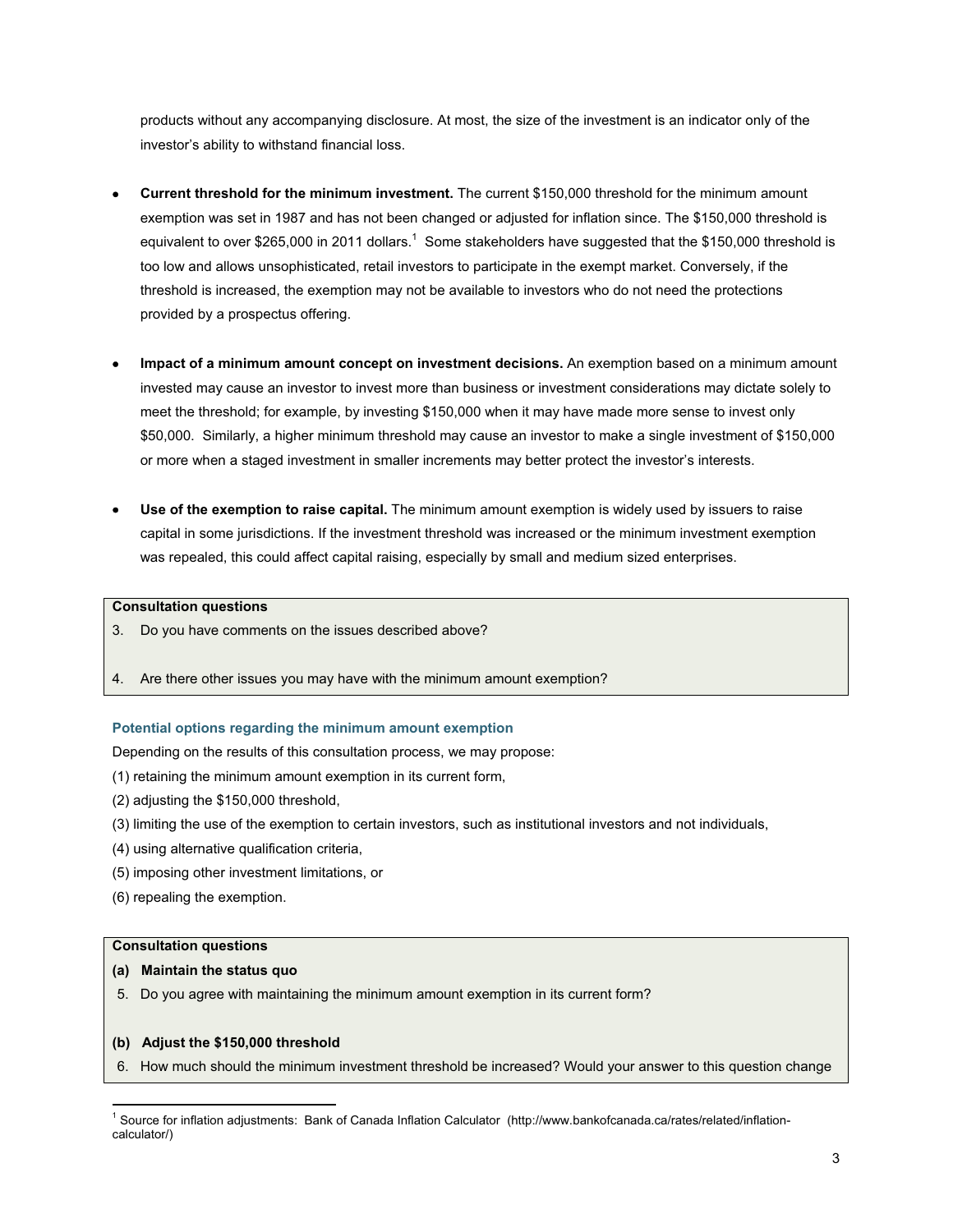depending on whether:

- any disclosure is provided to investors, including risk factor disclosure?
- the purchaser is an individual, instead of an institutional investor?
- the security is novel or complex?
- the issuer of the security is a reporting issuer?
- a registrant is involved in the distribution who has an obligation to recommend only suitable investments to the purchaser?
- 7. Should the \$150,000 threshold be periodically indexed to inflation?
- 8. If we changed the \$150,000 threshold what would the impact be on capital raising?

# **(c) Limit the use of the exemption by individuals**

- 9. Should individuals be able to acquire securities under the minimum amount exemption? Would your answer to this question change depending on whether:
	- any disclosure is provided to investors, including risk factor disclosure?
	- the security is novel or complex?
	- the issuer of the security is a reporting issuer?
	- a registrant is involved in the distribution who has an obligation to recommend only suitable investments to the purchaser?
- 10. If individuals are able to acquire securities under the minimum amount exemption, should there be any limitations?
- 11. If we limited the use of the exemption to persons who are not individuals, what would the impact be on capital raising?

# **(d) Use alternative qualification criteria or impose other limitations**

- 12. Are there alternative qualification criteria for the minimum amount exemption?
- 13. Are there other limitations that should be imposed on the use of the minimum amount exemption?

# **(e) Repeal the exemption**

- 14. Should the minimum amount exemption be repealed? Would your answer to this question change depending on whether:
	- any disclosure is provided to investors, including risk factor disclosure?
	- the purchaser is an individual, instead of an institutional investor?
	- the security is novel or complex?
	- the issuer of the security is a reporting issuer?
	- a registrant is involved in the distribution who has an obligation to recommend only suitable investments to the purchaser?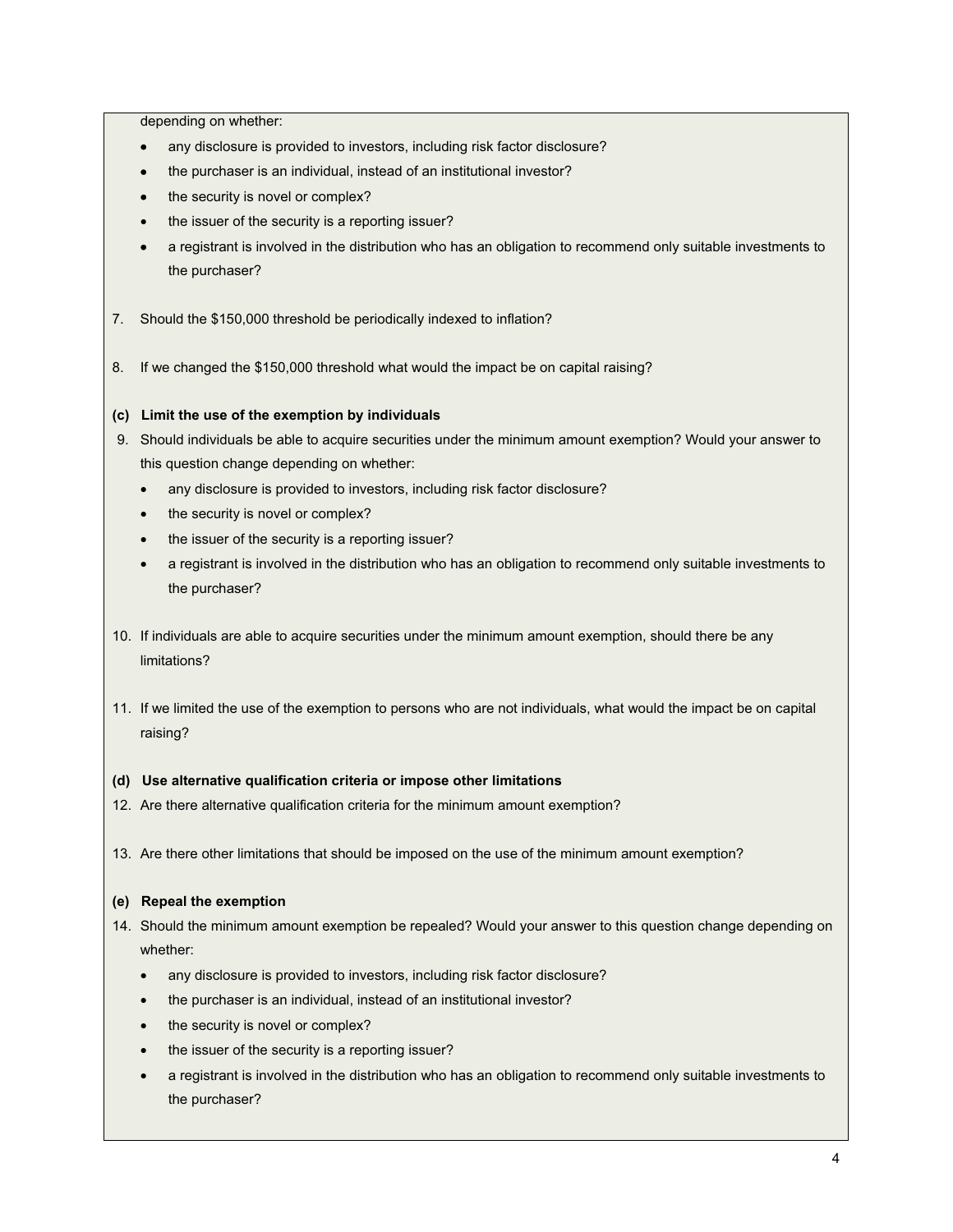15. If the minimum amount exemption was repealed:

- x would that materially affect issuers' ability to raise capital?
- is the AI exemption (in its current or modified form) an adequate alternative to the minimum amount exemption?

### **(f) Other options**

16. Are there other options for modifying the minimum amount exemption that we should consider?

### **4. AI exemption**

### **Background**

The terms of the current AI exemption, a background discussion of the exemption, and a summary of comparable exemptions under the exempt market regimes in foreign jurisdictions are included at Appendix B.

### **Issues involving the AI exemption**

- x **Current thresholds for income and assets.** The thresholds for individuals to qualify as accredited investors were originally set by the Securities and Exchange Commission (SEC) in 1982, and subsequently adopted by the CSA in the early 2000s. The thresholds have not been changed or adjusted for inflation since. Some stakeholders submit that these thresholds are too low by today's standards. The current threshold for an individual's income is \$200,000; in 2011 dollars, the threshold would be over \$443,000 based on 1982 dollars (the year of SEC adoption) or \$245,000 based on 2001 dollars (the year the Ontario Securities Commission first adopted the exemption).<sup>2</sup> As with the minimum amount exemption, some say these thresholds are too low and allow unsophisticated, retail investors to participate in the exempt market, yet an increase in the thresholds may exclude investors who do not need the protections provided by a prospectus offering.
- x **Qualification criteria.** Some stakeholders have suggested that income and asset thresholds are not adequate proxies for sophistication. Individuals may have significant wealth, but may lack investment or other experience that enables them to make an investment decision without the protections afforded by a prospectus offering.
- x **Use of the exemption to raise capital.** The AI exemption is widely used by issuers to raise capital. If the exemption was changed or repealed, this could affect capital raising, especially for small and medium sized enterprises.
- **Compliance with qualification criteria.** Regulators have concerns that some individuals purchasing securities under the AI exemption are not, in fact, accredited investors.

### **Consultation questions**

- 17. Do you have comments on the issues described above?
- 18. Are there any other issues you may have with the AI exemption?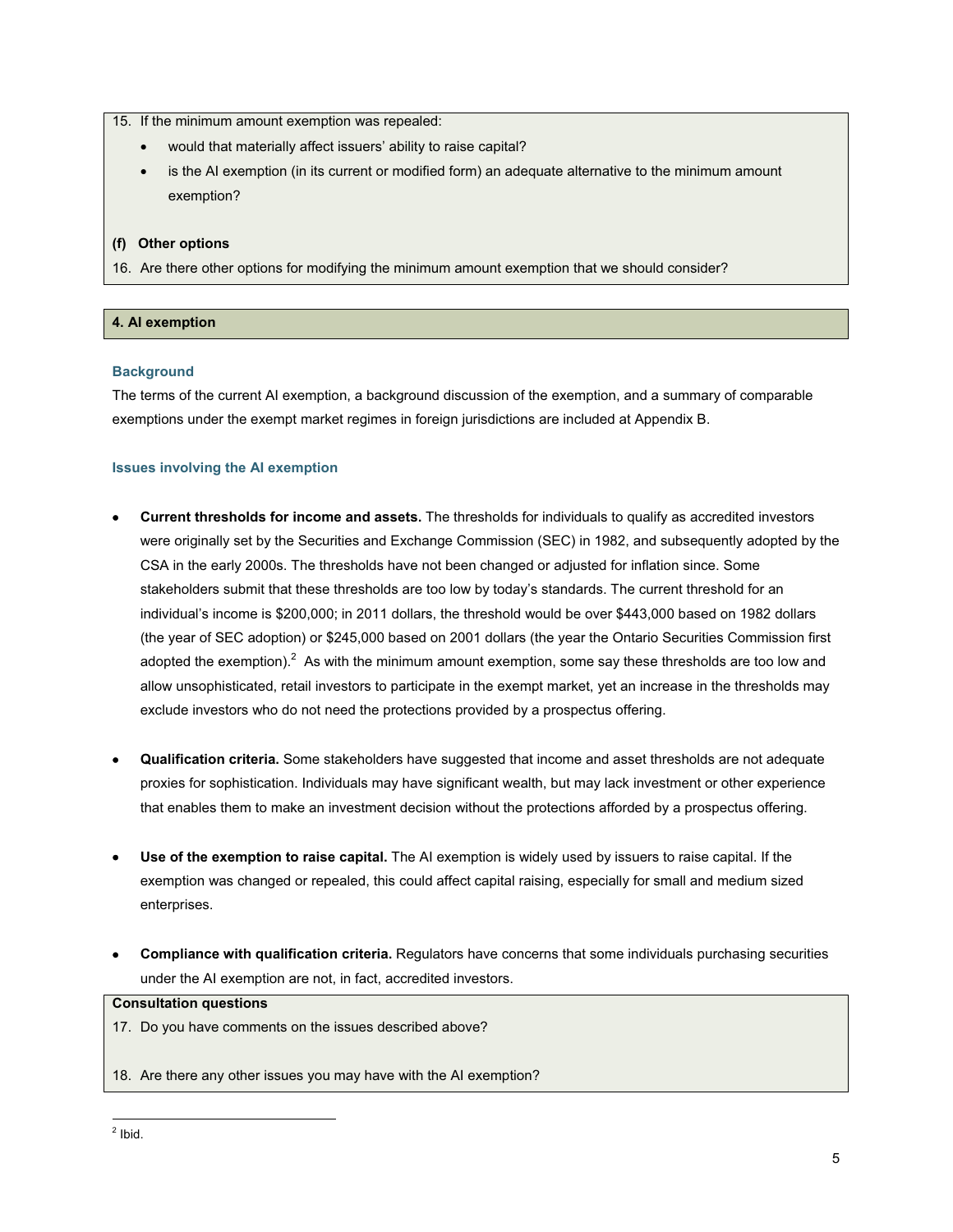### **Potential options regarding the AI exemption**

Depending on the results of this consultation process, we may propose:

- (1) retaining the AI exemption in its current form,
- (2) adjusting the income and asset thresholds in the definition of accredited investor,
- (3) using alternative qualification criteria for individuals,
- (4) limiting the exemption to certain investors, such as institutional investors and not individuals, and
- (5) imposing other investment limitations.

#### **Consultation questions**

### **(a) Maintain the status quo**

19. Do you agree with retaining the AI exemption and the definition of "accredited investor" in their current form?

#### **(b) Adjust income and asset thresholds in the definition of accredited investor**

- 20. What should the income and asset thresholds be? Would your answer to this question change depending on whether:
	- any disclosure is provided to investors, including risk factor disclosure?
	- the security is novel or complex?
	- the issuer of the security is a reporting issuer?
	- a registrant is involved in the distribution who has an obligation to recommend only suitable investments to the purchaser?
- 21. Should the income and asset thresholds be periodically indexed to inflation?
- 22. If we changed the income and asset thresholds, what would the impact be on capital raising?

#### **(c) Use alternative qualification criteria for individuals**

Alternative qualification criteria for individual investors could be required such as:

- **•** *investment experience* (for example, the investor has carried out transactions of a significant size in securities markets at a given frequency),
- *investment portfolio size* (for example, the investor's securities portfolio must exceed a specified amount),
- x *work experience* (for example, the investor works or has worked in the financial sector in a professional position which requires knowledge of securities investment), and / or
- x *education* (such as the investor has completed the Canadian Securities Course, achieved a CFA designation or has received an advanced degree in business or finance).
- 23. What qualification criteria should be used in the AI exemption for individual investors? Would your answer to this question change depending on whether:
	- any disclosure is provided to investors, including risk factor disclosure?
	- the security is novel or complex?
	- the issuer of the security is a reporting issuer?
	- a registrant is involved in the distribution who has an obligation to recommend only suitable investments to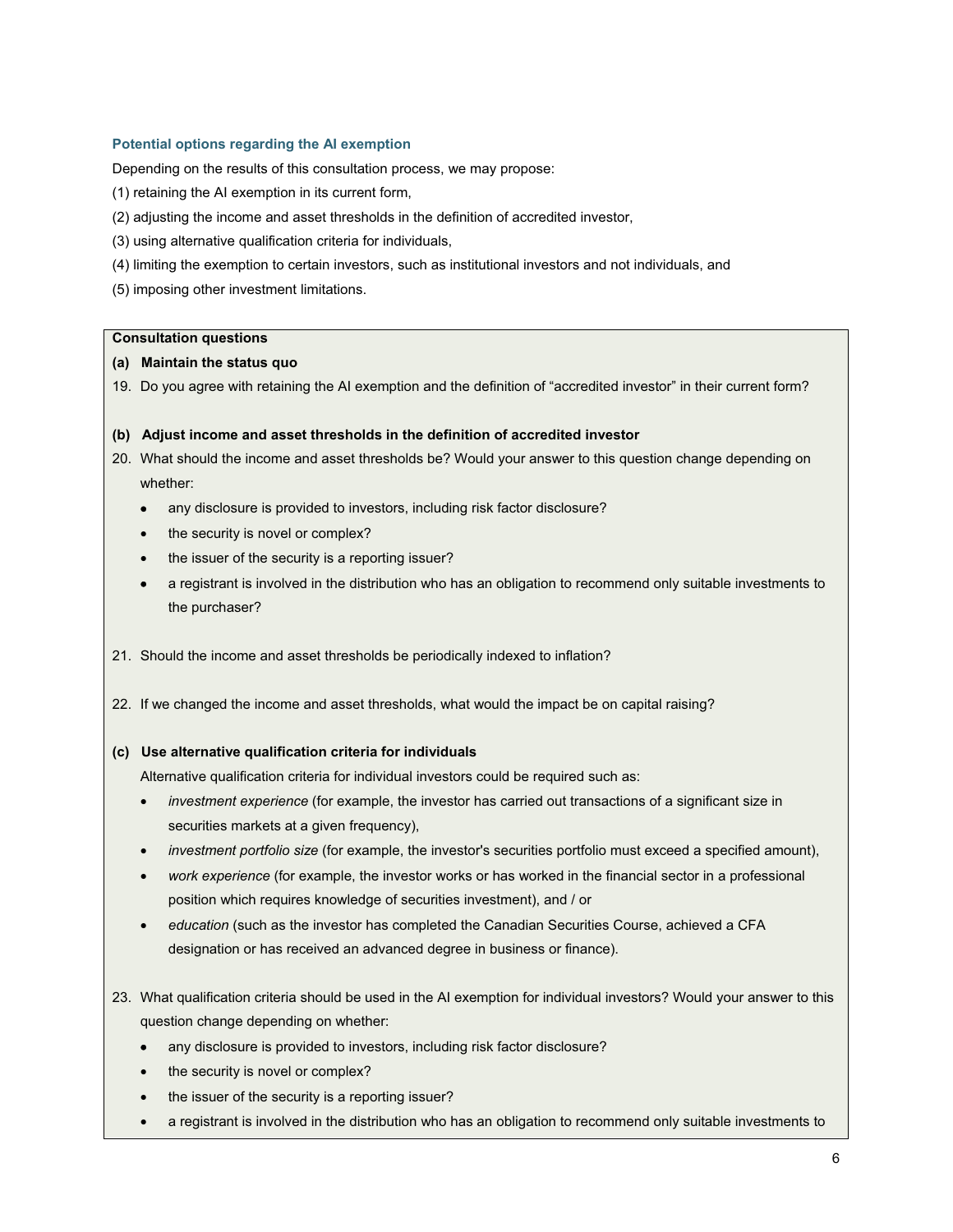the purchaser?

24. If we changed the qualification criteria, what would the impact be on capital raising?

### **(d) Limit the use of the exemption by individuals**

- 25. Should individuals be able to acquire securities under the AI exemption? Would your answer to this question change depending on whether:
	- any disclosure is provided to investors, including risk factor disclosure?
	- the security is novel or complex?
	- the issuer of the security is a reporting issuer?
	- a registrant is involved in the distribution who has an obligation to recommend only suitable investments to the purchaser?

### **(e) Impose other investment limitations**

26. Should an investment limit be imposed on accredited investors who are individuals? If a limit is appropriate, what should the limit be? Would your answer to these questions change depending on whether:

- any disclosure is provided to investors, including risk factor disclosure?
- the security is novel or complex?
- the issuer of the security is a reporting issuer?
- a registrant is involved in the distribution who has an obligation to recommend only suitable investments to the purchaser?
- 27. If investment limitations for individuals were imposed, what would the impact be on capital raising?

# **(f) Compliance with qualification criteria**

An issue with the AI exemption is ensuring compliance with the qualification criteria. One way to improve compliance with the AI exemption would be to require an investor's accredited investor status to be certified by an independent third party, such as a lawyer or qualified accountant.

- 28. Should this be considered in a review of the AI exemption?
- 29. Do you agree with imposing such a requirement?
- 30. Are there alternatives that we should consider?

# **(g) Other options**

31. Are there other options we should consider for revising the AI exemption or for substituting an alternative exemption?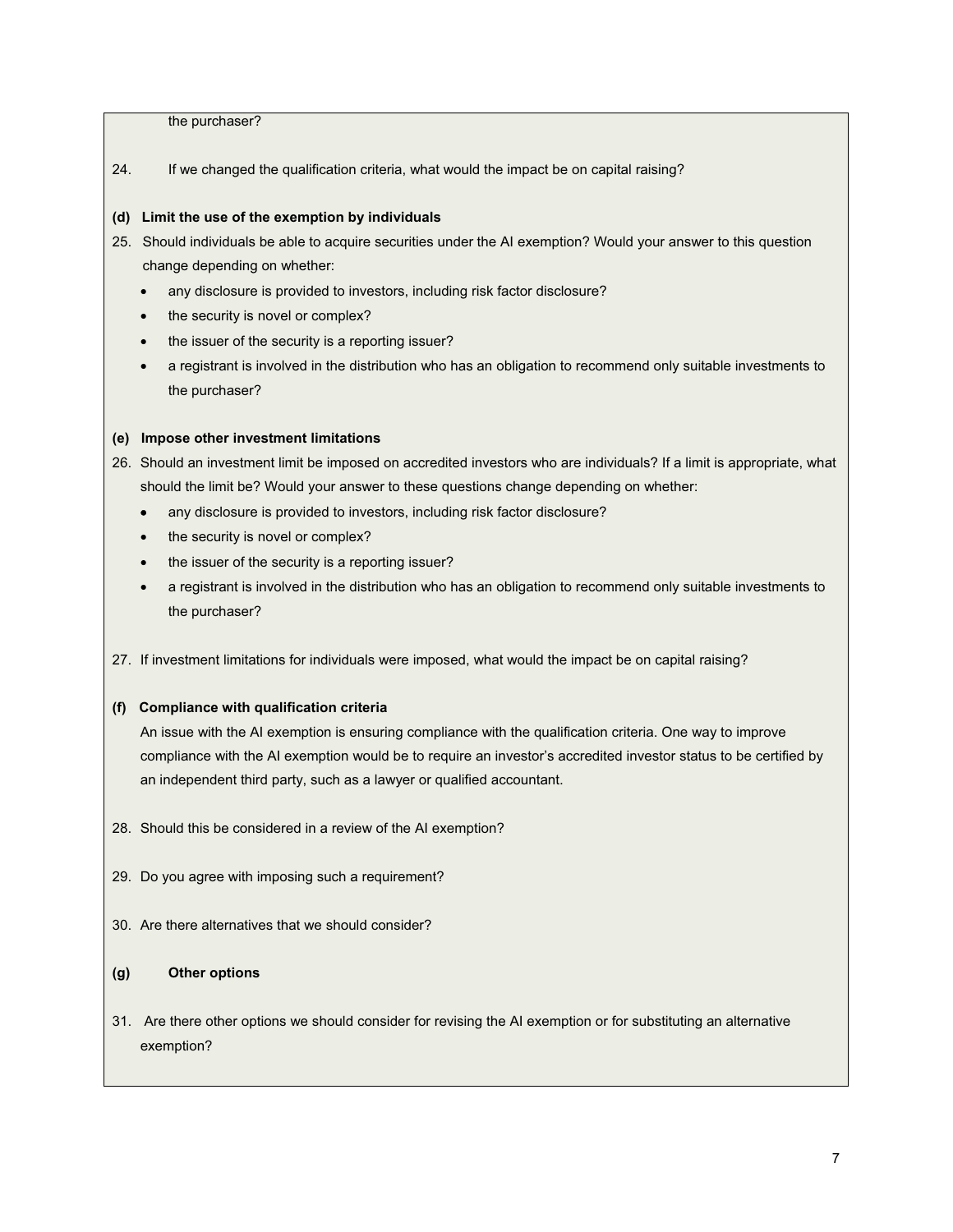### **Appendix A**

### **Information on the minimum amount exemption**

#### **Current form of the minimum amount exemption**

The minimum amount exemption in section 2.10 of NI 45-106 currently reads:

- (1) The prospectus requirement does not apply to a distribution of a security to a person if
	- (a) that person purchases as principal,
	- (b) the security has an acquisition cost to the purchaser of not less than \$150,000 paid in cash at the time of the distribution, and
	- (c) the distribution is of a security of a single issuer.
- (2) Subsection (1) does not apply to a distribution of a security to a person if the person was created, or is used, solely to purchase or hold securities in reliance on this exemption from the prospectus requirement set out in subsection (1).

There are no limitations on the type of securities sold under the exemption, the number of solicitations, the number of purchasers, or on the number of times the exemption may be relied on. No disclosure materials are required to be provided to investors.

### **Background on the minimum amount exemption**

The minimum amount exemption was originally created in 1966 by the Ontario Securities Commission and set at \$97,000 (a figure of \$100,000 less a commission or discount of three percent) and was not available to individuals. Over time:

- other CSA jurisdictions adopted a similar exemption,
- the exemption was expanded to individuals, and
- the threshold was raised to \$150,000 in some jurisdictions.

For a period from 2001 to 2005, the Ontario Securities Commission eliminated the minimum amount exemption and replaced it with the AI exemption, believing that the minimum amount threshold was not as good a proxy for sophistication as the new accredited investor exemption. With the adoption of NI 45-106 in 2005, the CSA jurisdictions all adopted (or re-adopted) the \$150,000 minimum amount exemption in section 2.10.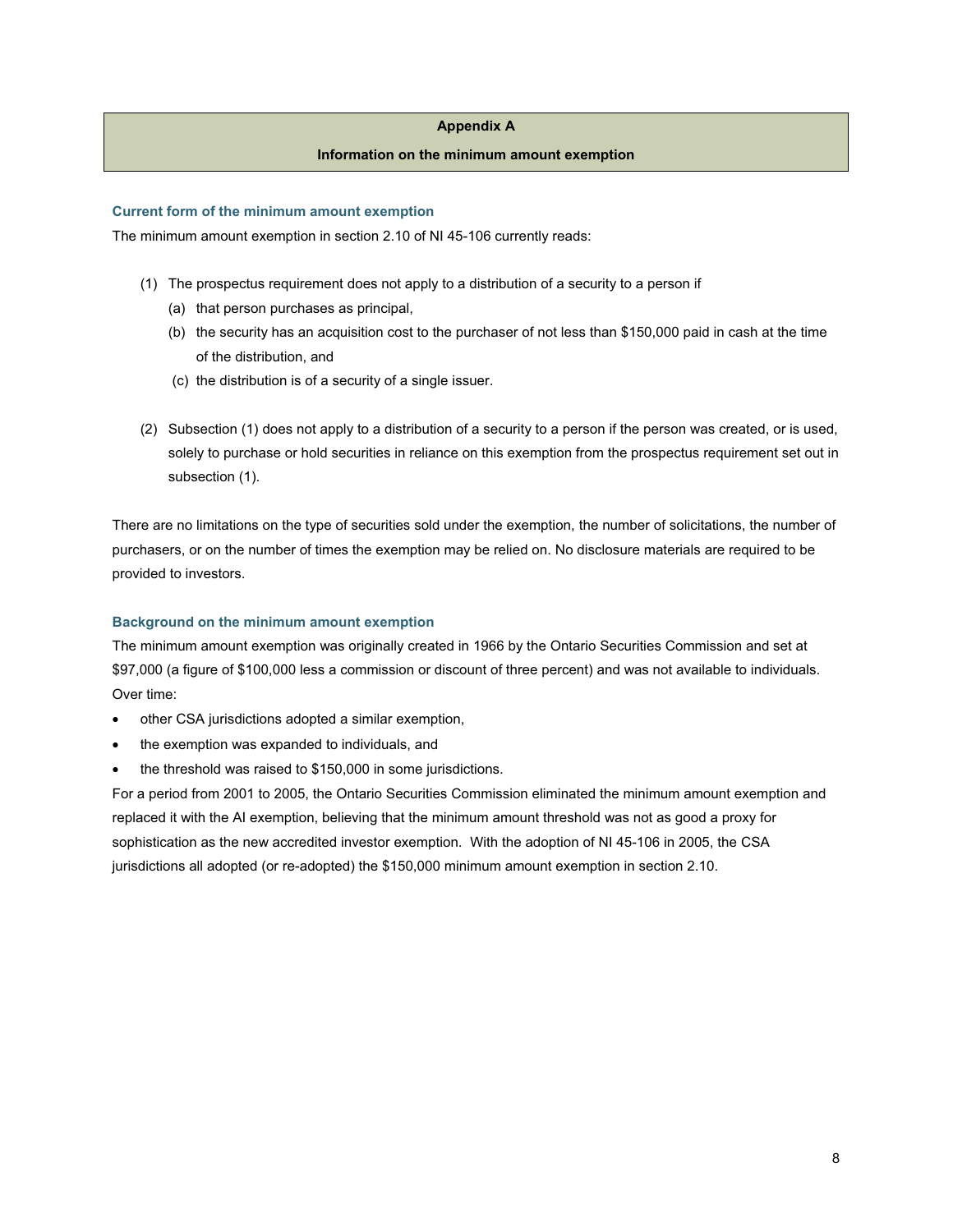# **Exempt market regimes in foreign jurisdictions**

The following summarizes the approach taken to an exemption based on a minimum investment amount in certain foreign jurisdictions.

| <b>Jurisdiction</b>     | Approach                                                                                |
|-------------------------|-----------------------------------------------------------------------------------------|
| <b>Australia</b>        | Australia has had a minimum amount exemption of A\$500,000 since 1989. <sup>3</sup>     |
| <b>United Kingdom</b>   | The United Kingdom has had the following minimum amount exemption limits: 40,000        |
|                         | euros (1995), 50,000 euros (2005), and 100,000 euros (since 2010). <sup>4</sup>         |
| <b>United States of</b> | The United States Securities and Exchange Commission (SEC) adopted a minimum            |
| America                 | amount exemption of US\$100,000 in 1979. In 1982, this limit was raised to US\$150,000, |
|                         | so long as the amount was at most 20% of the investor's net worth.                      |
|                         |                                                                                         |
|                         | With the introduction of the accredited investor exemption in 1988, the minimum amount  |
|                         | exemption was rescinded. According to the SEC, it had concerns:                         |
|                         |                                                                                         |
|                         | that size of purchase alone, particularly at the \$150,000 level, does not assure       |
|                         | sophistication or access to information. While some persons previously accredited       |
|                         | would no longer be accredited (i.e., individuals with net worths of \$750,000 but less  |
|                         | than \$1 million), many of the persons who used the $$150,000$ purchaser item           |
|                         | will now become accredited investors by virtue of [the accredited investor              |
|                         | exemption].                                                                             |

 $^3$  A\$500,000 was equivalent to approximately C\$509,000 on September 15, 2011 according to the Bank of Canada daily currency converter (http://www.bankofcanada.ca/rates/exchange/daily-converter).

<sup>4</sup> 100,000 euros was equivalent to approximately C\$137,000 on September 15, 2011 according to the Bank of Canada daily currency converter (http://www.bankofcanada.ca/rates/exchange/daily-converter).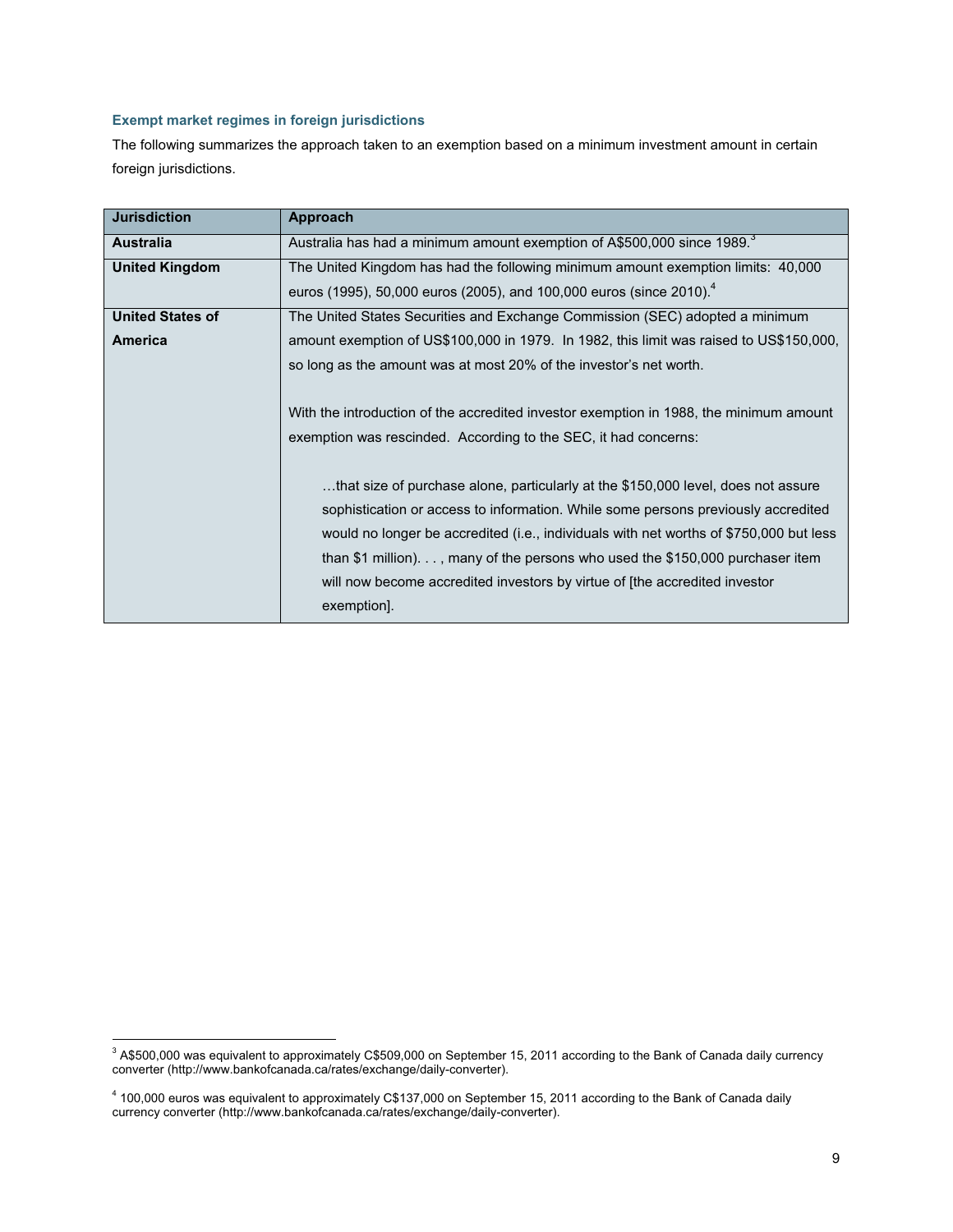### **Appendix B**

#### **Information on the AI exemption**

#### **Current form of the AI exemption**

The AI exemption set out in section 2.3 of NI 45-106 currently reads:

(1) The prospectus requirement does not apply to a distribution of a security if the purchaser purchases the security as principal and is an accredited investor.

There are no limitations on the type of securities sold under the exemption, the number of solicitations, the number of purchasers, or on the number of times the exemption may be relied on. No disclosure materials are required to be provided to investors.

The definition of "accredited investor" as set out in section 1.1 of NI 45-106 includes, among others:

- (j) an individual who, either alone or with a spouse, beneficially owns financial assets having an aggregate realizable value that before taxes, but net of any related liabilities, exceeds \$1,000,000,
- (k) an individual whose net income before taxes exceeded \$200,000 in each of the two most recent calendar years or whose net income before taxes combined with that of a spouse exceeded \$300,000 in each of the two most recent calendar years and who, in either case, reasonably expects to exceed that net income level in the current calendar year, and
- (l) an individual who, either alone or with a spouse, has net assets of at least \$5,000,000.

#### **Background on the AI exemption**

The AI exemption was first enacted by the Ontario Securities Commission in 2001 and replaced the minimum amount exemption. It was enacted with the same thresholds as the current exemption in NI 45- 106. A similar exemption was subsequently also enacted in 2002 by the British Columbia Securities Commission and Alberta Securities Commission under Multilateral Instrument 45-103 *Capital Raising Exemptions* (MI 45-103), although MI 45-103 retained the minimum amount exemption of \$97,000*.* When NI 45-106 came into force in 2005, all CSA jurisdictions adopted the current version of the exemption.

#### **Exempt market regimes in foreign jurisdictions**

The following summarizes the approach taken to an exemption based on the nature of the purchaser in certain foreign jurisdictions.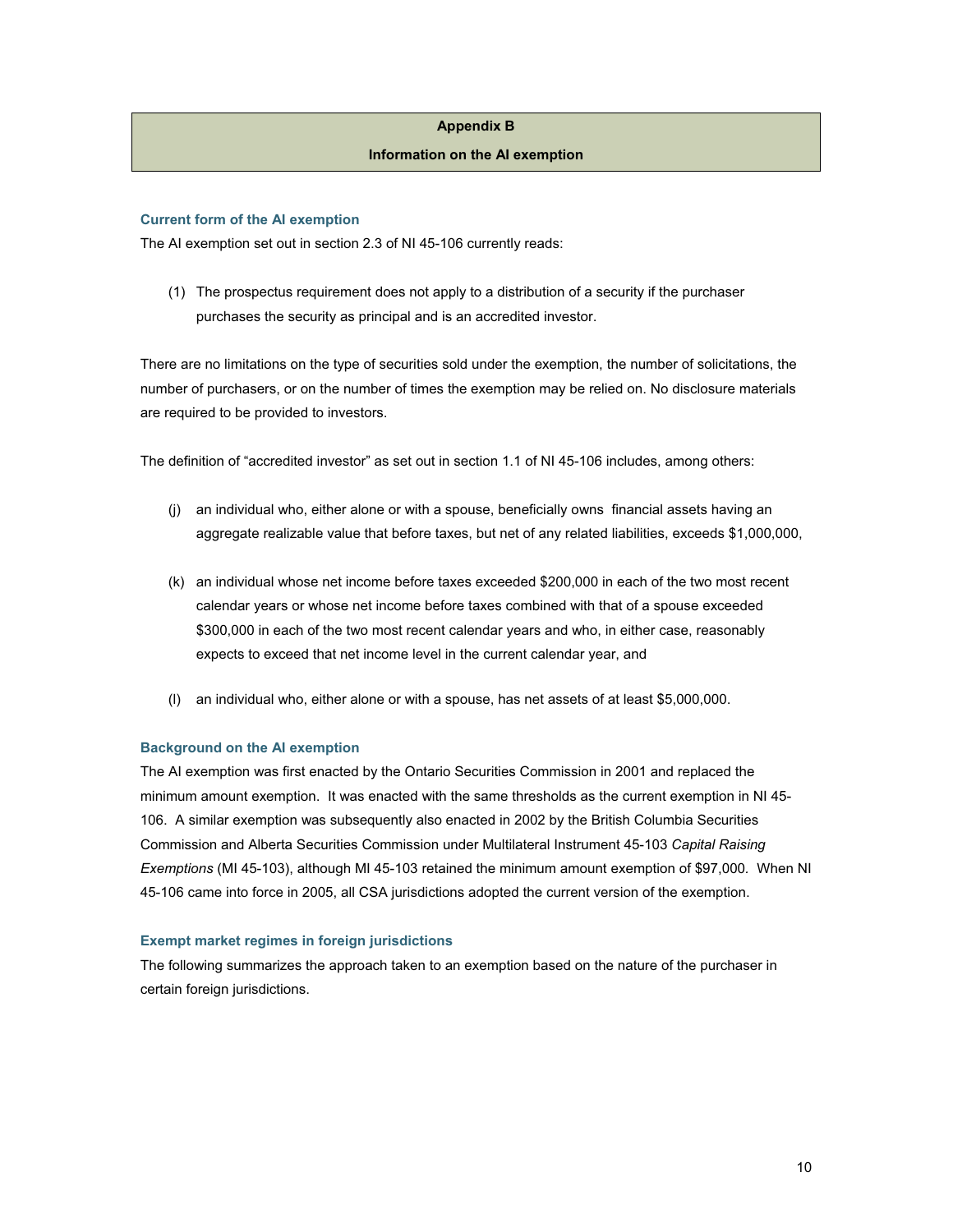| <b>Jurisdiction</b> | Approach                                                                           |
|---------------------|------------------------------------------------------------------------------------|
| <b>Australia</b>    | In 1997, the Australian Parliament's Corporate Law Economic Reform Program         |
|                     | (CLERP) looked at the securities regulatory regime in the United States of         |
|                     | America and in Ontario when crafting their "sophisticated investor" definition. In |
|                     | their paper, Fundraising: Capital raising initiatives to build enterprise and      |
|                     | employment, Proposals for Reform: Paper No. 2, they considered the following:      |
|                     |                                                                                    |
|                     | Certain investors are seen to be financially sophisticated and able to protect     |
|                     | their investment interests in an optimal fashion without regulatory                |
|                     | interference. These investors do not require the disclosure protection offered     |
|                     | by the Corporations Law. They can secure their own cost-effective protection       |
|                     | in negotiations with the issuer. Issuers making offers to such persons should      |
|                     | not need to incur costs beyond those negotiated between the parties.               |
|                     | Sophisticated investors should not be burdened by unwanted costs being             |
|                     | incorporated in the price of the securities on offer.                              |
|                     | The current sophisticated investor exemption applies only to a person who          |
|                     | invests over \$500,000 in the securities in question. Such a person is thought     |
|                     | not to need the protection of mandatory prospectus disclosures under the           |
|                     | Corporations Law, based on their ability to obtain pertinent information from      |
|                     | the issuer because of their bargaining power and proximity.                        |
|                     |                                                                                    |
|                     | However, the need to invest so large an amount in an individual enterprise         |
|                     | for which there is not a prospectus may of itself be a deterrent to investing,     |
|                     | given the potential risks and the difficulty this causes for investors in          |
|                     | diversifying their portfolio (unless they have very significant resources). From   |
|                     | an issuer's perspective, the \$500,000 threshold may therefore be too high         |
|                     | because of the difficulty of finding investors willing to invest such large sums.  |
|                     | Many SMEs would in any event be seeking less than \$500,000 in total.              |
|                     | CLERP suggested that offers of securities in any amounts should be permitted       |
|                     | without a prospectus if they are made to persons:                                  |
|                     | with gross income over each of the previous two financial years of at              |
|                     | least A\$250,000, or                                                               |
|                     | with net assets of A\$2.5 million. <sup>5</sup>                                    |
|                     | The purchaser must have a current certificate from a qualified accountant          |
|                     | certifying that they have the prescribed net asset or gross income level.          |
|                     | These proposals were passed into law by the Corporate Law Economic Reform          |

 $^5$  Equivalent to gross income of C\$254,000 or net assets of C\$2,544,000 on September 15, 2011 according to the Bank of Canada daily currency converter (http://www.bankofcanada.ca/rates/exchange/daily-converter).